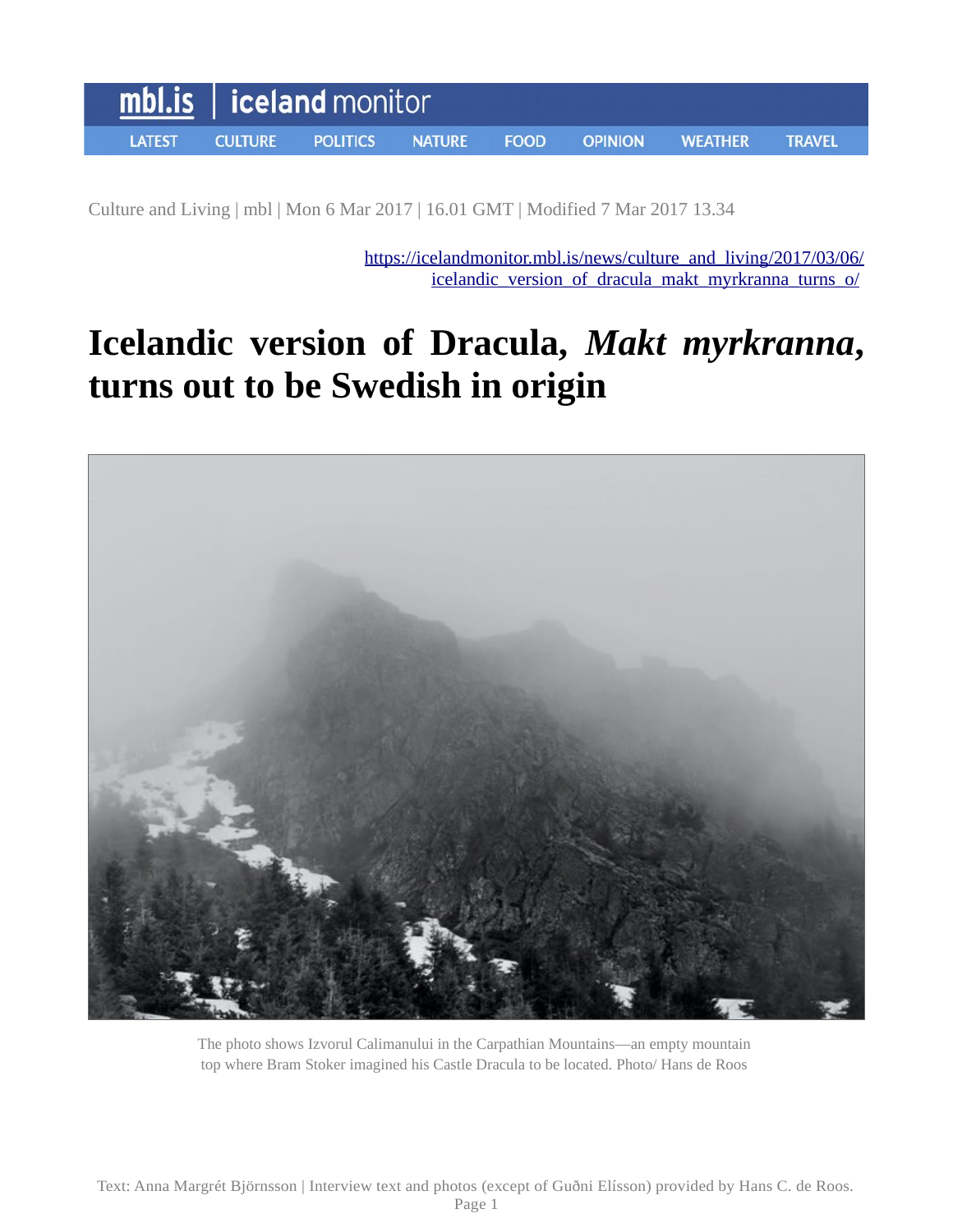A recent translation of *Makt myrkranna* (Powers of Darkness) by Hans de Roos has seemingly unearthed an earlier Swedish version of *Dracula*, *Mörkrets makter,* which appears to shed new light on de Roos' theory that Stoker collaborated with Icelandic writer Valdímar Ásmundsson.

This intriguing story begins in 1900, when Icelandic publisher and writer Valdimar Asmundsson set out to translate Bram Stoker's world-famous 1897 novel Dracula. Called *Makt myrkranna* (literally, Powers of Darkness), this Icelandic edition included an original preface written by Stoker himself. *Makt myrkranna* was published in Iceland in 1901 but remained undiscovered outside of the country until 1986, when Dracula scholarship was astonished by the discovery of Stoker's preface to the book.



Author Hans de Roos: "In this sense, our ideas about *Makt myrkranna* will need to be updated and expanded, but I rather see this discovery as a positive challenge." Photo/ Danyela Nilles, Talamban, Cebu.

#### **Previous theories on Scandinavian origin made in Iceland 20 years ago**

Dutch writer and art historian Hans de Roos decided to [translate the book,](http://icelandmonitor.mbl.is/news/culture_and_living/2017/02/13/the_powers_of_darkness_on_dracula_s_sister_version_/) which is considerably different to Stoker's *Dracula*, into English and theorised that Stoker had collaborated on the story with Ásmundsson. This translation, published by Overlook Press in New York under a month ago seems to have put focus again on *Makt myrkranna* and getting the attention of producer Sigurjón Sighvatsson who is making it into a TV series in English.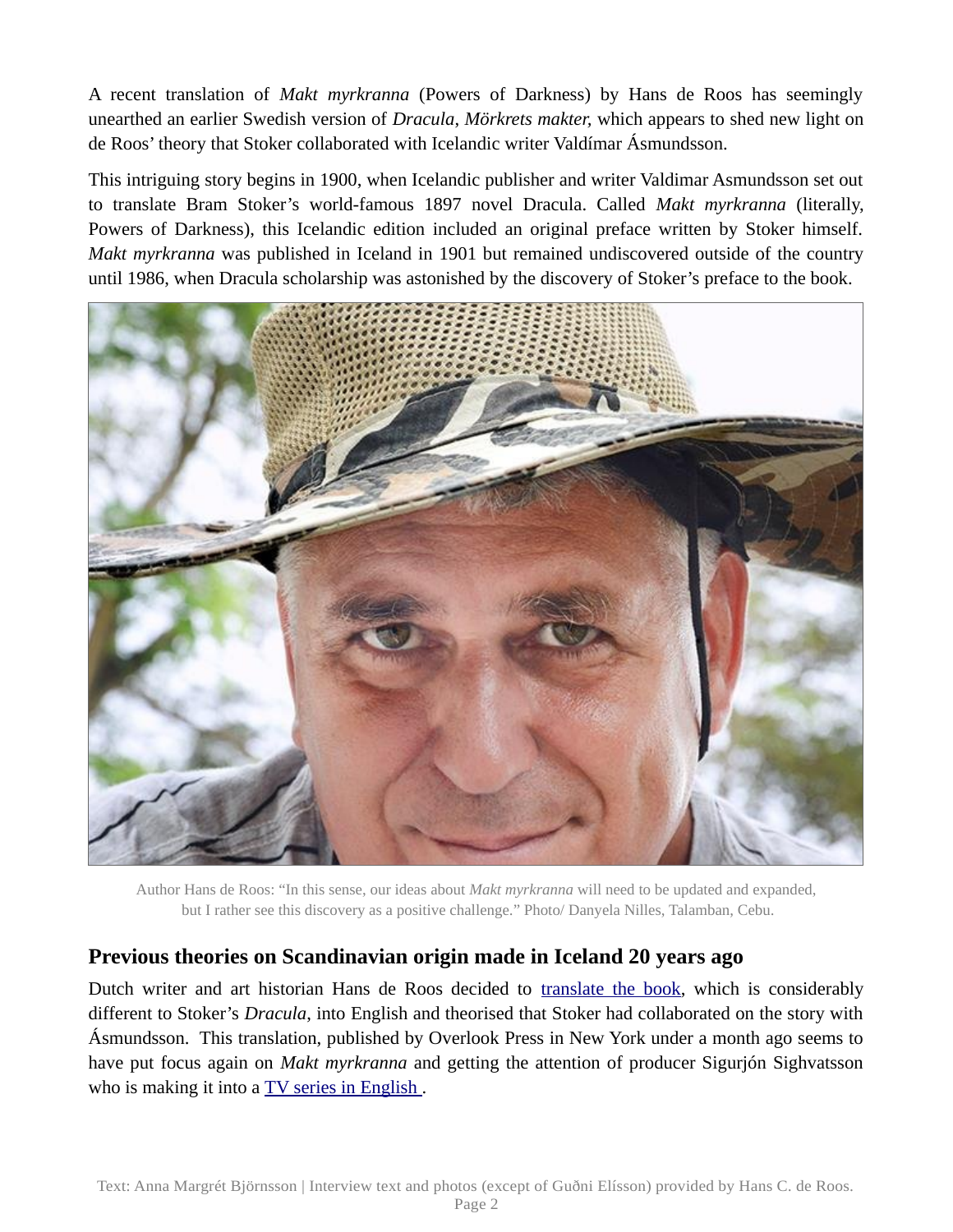Now, however, a Swedish literary scholar, Rickard Berghorn has unearthed an earlier adaptation of Dracula, serialized in the newspaper *Dagen* in 1899. According to Icelandic literary scholar Guðni Elísson, Icelandic scholars studying *Makt myrkranna* had always believed it likely that it was one of the first adaptations of Stokers work and possibly adapted from a previous Scandinavian source. This, according to Elísson, made them hesitant in making statements to the fact that the Icelandic version was unique.

Elísson gave a lecture on the Stoker's Dracula in 1997 where the question of whether *Makt myrkranna* originally came from a Scandinavian source was brought up and discussed by him and the audience. Most thought it to be highly likely.



It now seems that they were right in their speculation some twenty years ago.

Icelandic scholar Guðni Elísson is an expert on *Dracula*. Mbl.is/ Kristinn Ingvarsson

Speaking about this latest development de Roos says it's fascinating. "No one saw it coming. Neither my research colleagues nor my publisher nor my friend Simone Berni from Italy, who is a specialist for the early translations of *Dracula*. For more than a hundred years, *Makt myrkranna*, the Icelandic adaptation of *Dracula* , has not been known outside of Iceland, except for the preface apparently authored by Bram Stoker himself. Evidently, those in Iceland who where familiar with Valdimar Ásmundsson's modifications, did not recognize their significance for Dracula Studies in the UK or in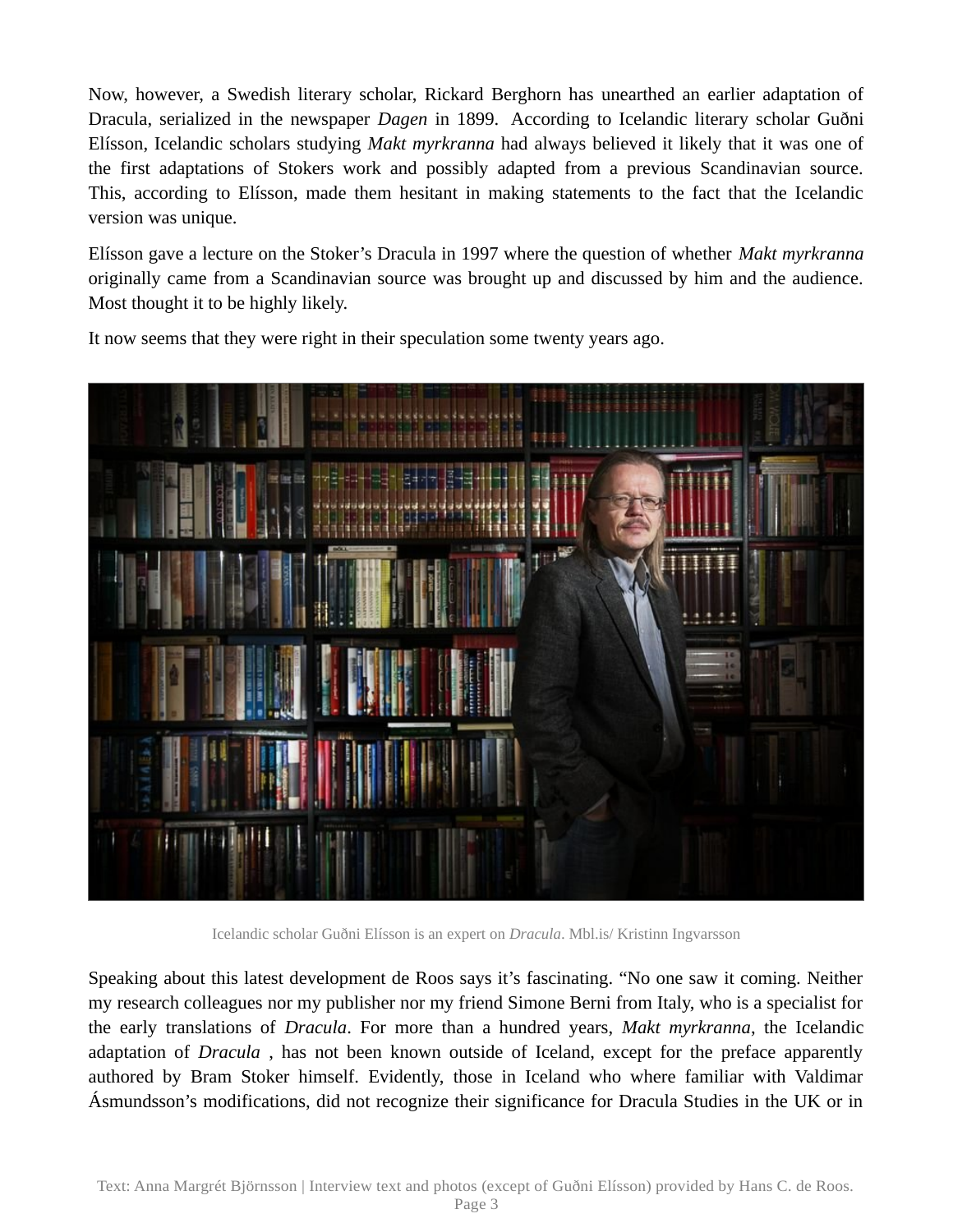the US. And the other way round, English-speaking researchers never cared to try and read the Icelandic text. I had to learn Icelandic, only to get to the gist of the matter.

Now it turns out that the same has been happening in Sweden. Several Swedish experts already were familiar with an early version of *Dracula*, that has been serialized in the Swedish newspapers *Dagen* and *Aftonbladet* from 10 June 1899 on. But no one ever paid attention to it, until Rickard Berghorn read about my English translation of *Makt myrkranna* and realized that this—still older—Swedish version bore an identical title. *Mörkrets makter,* as is the title of the Swedish serialization*,* means exactly the same as *Makt myrkranna*: Powers of Darkness. That is how he made the link between the Swedish and the Icelandic version. First he assumed that *Makt myrkranna* would be a straight translation of the Swedish publication, but then he found out that the Swedish text is more complete and contains scenes neither described in *Dracula* nor in *Makt myrkranna*. And the madman Renfield is still in the story, among others."

### **Possible link between Stoker and Swedish editor**

De Roos got the news whilst traveling in Asia, just after the release of his book and <u>[a previous Iceland](http://icelandmonitor.mbl.is/news/culture_and_living/2017/02/13/the_powers_of_darkness_on_dracula_s_sister_version_/)</u> [Monitor interview](http://icelandmonitor.mbl.is/news/culture_and_living/2017/02/13/the_powers_of_darkness_on_dracula_s_sister_version_/) on the subject.

"I am working to set up a little art and photo school project on Bantayan in the Philippines—a small island that has been hit hard by super-typhoon Yolanda in 2013. The internet there is still extremely weak, so I could check only my main email account. Upon coming back to Munich, I found a message that had been sent through the contact form of my book website. It came from Rickard, who informed me about *Mörkrets makter* and its possible connection with the Icelandic serialization." Asked whether he was shocked by the news and whether this meant an update on all his research on the origins of *Makt myrkranna*, de Roos replies that indeed, he was.

## **Appreciates Berghorn's amazing discovery**

"Of course, because I had spent three years trying to find a direct connection between Valdimar Ásmundsson and Bram Stoker. Such a direct contact would explain how several elements from Bram's notes for *Dracula* that were not published in Stoker's 1897 novel now could turn up in *Makt myrkranna—*if this was not due to coincidence altogether. Now it seems as if we should rather start looking for a link between Stoker and Harald Sohlman, the Editor-in-Chief of *Dagen* and *Aftonbladet —*again assuming that Stoker had a hand himself in creating this more erotic and more political version. Rickard, at least, believes so.

But I was also very excited, because if Rickard is right, and I have no reason to doubt that at the moment, we know a lot more now about the true sources of *Makt myrkranna*. The questions I worked out with regard to the Icelandic version still are in place, of course, they will now have to be answered with regard to the Swedish serializations. And I am very proud to see that my research and my book publication actually have given birth to this new discovery. If I had not translated *Makt myrkranna* and published *Powers of Darkness*, Rickard would not have been prompted to take a closer look at *Mörkrets makter.* In this sense, our ideas about *Makt myrkranna* will need to be updated and expanded, but I rather see this as a positive challenge."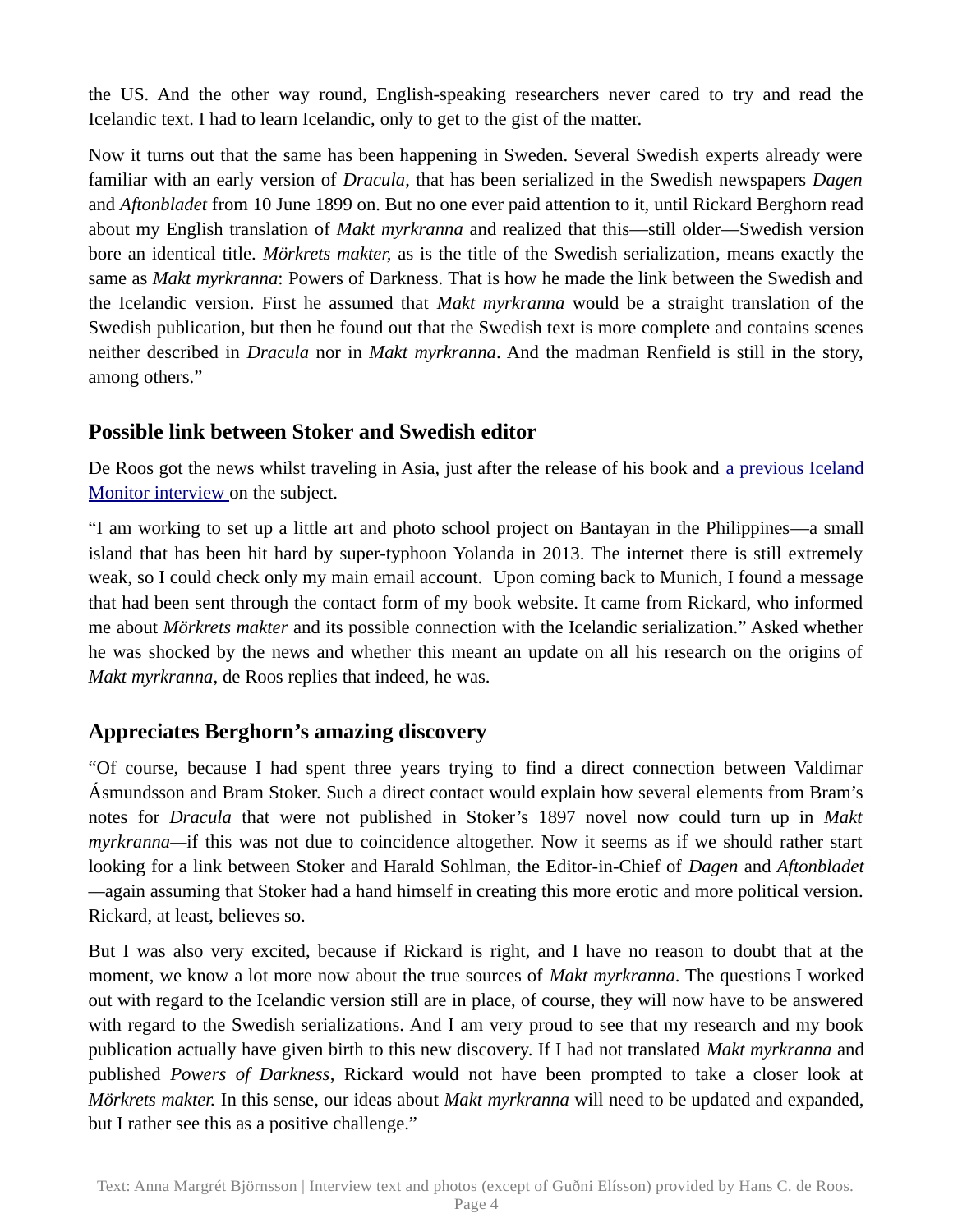

Irish author Bram Stoker and Icelandic author Valdimar Ásmundsson.

De Roos announced Berghorn's discovery yesterday in a news bulletin on a forthcoming *Dracula* conference series, a biannual event he initiated which will start in Brasov, Romania, in October 2018.

"Rickard told me that he would publish the text of the Swedish serialization already by the end of this month, together with his research essay; he runs a small publishing company focusing on horror and fantasy fiction. For me, it was the choice between sitting still until some newspaper would get hold of the scoop, or, taking the lead myself by helping Rickard launch his findings. In October 2016, I discussed *Powers of Darkness* at the Fourth World Dracula Congress at Trinity College, Dublin, and with the same group of scholars I am organizing a new series of international *Dracula* congresses in Brașov, Romania, now. Together with Magdalena Grabias from Lublin, Polen, and Florin Nechita from Brașov, I decided to do an interview with Rickard and publish it in our *[Children of the Night](https://dracongress.jimdo.com/conference-bulletin) [Conference Bulletin](https://dracongress.jimdo.com/conference-bulletin)*, together with some notes and comments supporting the seriosity and the importance of Rickard's claim. It contains all I was able to find out in these few days, and we are very happy to publish the very first interview with Rickard on his amazing find."

#### **An English translation of the Swedish text in preparation**

Speaking about what will be the next step, de Roos says that he intends to support Berghorn in getting the text from *Dagen* published by Berghorn's own company, Aleph Bökforlag. "Rickard asked me to